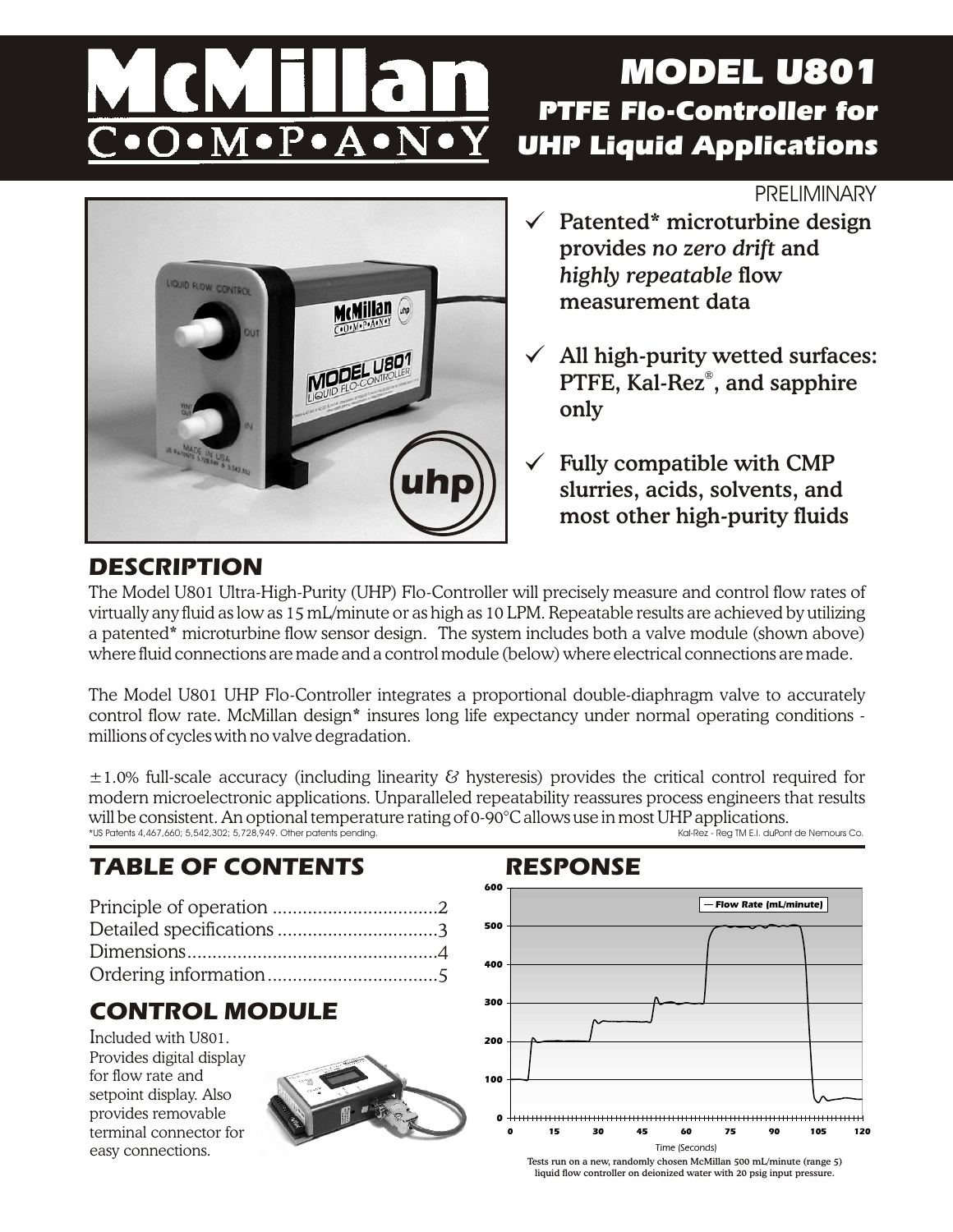

# **PRINCIPLE OF OPERATION**

The Model U801 Liquid Flo-Controller for UHP applications functions with liquids much the same way a mass flow controller (MFC) operates with gases. A signal is passed to the controller from a user or other

external device (such as a computer). That signal is processed and compared to the actual flow rate, which is provided in realtime by the integrated flow sensor. Any difference between the two signals results in adjustments to the internal valve, therefore maintaining the requested flow rate automatically. *Figure 1* shows the internal design.

The flow sensor utilized in the U801 is McMillan's patented microturbine design. McMillan's microturbine wheel technology



*Figure 1. McMillan U801 Liquid Flo-Controller.*

utilizes the Pelton turbine wheel concept. This type of design allows usage of a sub-minature microturbine wheel, only about 0.8 inches (20mm) in diameter. The turbine wheel is then supported on a very small sapphire shaft held in position by two sapphire bearings - see *Figure 2*. Because of the very light weight of both the wheel and the shaft, the microturbine wheel virtually floats in the liquid. This flotation effect



causes the turbine wheel to be suspended in the middle of the bearings and thus eliminates shaft and bearing wear. Therefore, no particles are generated, as is evident in *Figure 3,* which shows a new sensor virtually at background levels in just a few minutes (data obtained by a third party).

As flow passes through the flow sensor, it is directed onto the teeth of the wheel using a precision-machined orifice, which is sized according to flow range. The flow is projected onto the wheel, spinning the wheel faster as flow increases. This speed increase is directly proportional to the increase in flow rate.

The microturbine wheel features 8 small windows, spaced evenly *Figure 2. Microturbine wheel assembly.*

around the center of the wheel. As the wheel spins, a light beam is projected through a PTFE window and onto the wheel. A sensor on the other side of the wheel detects each hole and translates those signals into pulses. Thus, as the wheel spins faster, more pulses are generated. When the wheel stops, no pulses are generated.

The U801 incorporates a double-diaphragm type valve, common in the semiconductor industry. This valve is actuated by an advanced stepper motor to provide precise control and repeatable results. Diaphragm valves require minimum maintenance and the McMillan U801 valve has been tested to millions of cycles with no degradation of performance - which equates to many years of reliable service.

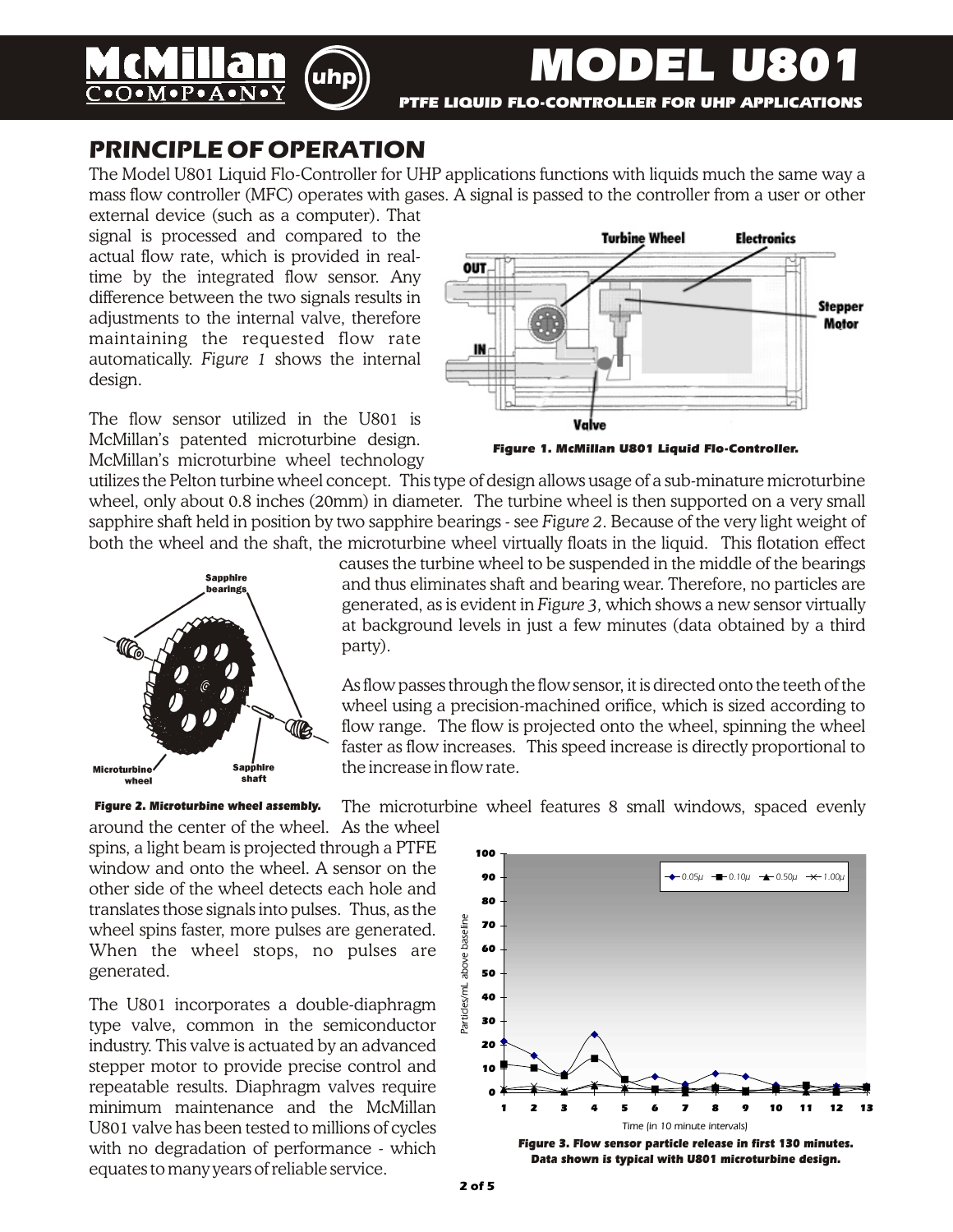

*MODEL U801*

 *PTFE LIQUID FLO-CONTROLLER FOR UHP APPLICATIONS*

# **DETAILED SPECIFICATIONS**

### *Accuracy, including Linearity & Hysteresis*

### $±1.0\%$  Full Scale\*

*Repeatability*

 $\pm$ 0.20% Full Scale\* (based on data accumulated over thousands of cycles)

### *Power Requirements*

22-25 VDC; 1.0 A peak, 250 mA typical

### *Pressure Rating*

Over pressure limit is 80 psig (5.4 bar).

Recommended maximum pressure is 60 psig (4.08 bar)

### *Temperature Rating*

Standard fluid temperature range (internal): 0 to 60°C \*\* Option Code "HT" fluid temperature range (internal): 0 to 90°C \*\* Ambient environment range (external): 0 to 50°C Storage range: -10 to 70°C

### *Materials of Construction*

® *Wetted parts -* PTFE, sapphire, Kal-Rez

® *Exterior surfaces -* PTFE, polypropylene, PVC, FEP-jacketed cable, PVDF, Viton

*Recommended Filtration*

25 microns or less

### *Compatible Fluids*

Most all liquids compatible with wetted materials.

Contact the factory for calibration information on fluids with high viscosities.

### *Input/Output*

*Code "B"*

Analog voltage input/output, 0-5 VDC. Voltage level is proportional to flow rate (zero VDC is zero flow). Input load approximately 100 Kohms; output load should be at least 2.5 Kohms.

### *Code "C"*

Analog current input/output, 4-20 mA. Current level is proportional to flow rate (4 mA is zero flow). Input load loop is 250 ohms; output current loop should not exceed 500 ohms.

*Code "J"*

Analog voltage input/output, 0-10 VDC. Voltage level is proportional to flow rate (zero VDC is zero flow). Input load is approximately 100 Kohms; output load should be at least 5 Kohms.

### *Optional Relay Error Output"R"*

This provides three-wire connections to a relay - common, normally closed, and normally open. The relay is activated when the controller cannot maintain the desired flow rate. Current load should not exceed 500 mA.

*All units also provide internal setpoint selection, which defeats setpoint input and allows user to adjust setpoint using provided potentiometer.*

### *Reliability*

Testing shows no valve performance degradation with over 1 million full cycles on deionized water at room temperature. At a typical rate of 0.5 million cycles per year, units in similar installations should perform well for at least two years before service. Longer valve life will be experienced in many applications. Reliability tests are ongoing. Microturbine flow sensor life is over 50,000 hours MTBF (tests ongoing).

### *Flow Connections*

PTFE male flare-type connections on all units. If PVDF flare nuts are required, add option code "FN". For alternative nut materials, or to specify other connection types, please contact the factory.

### *Electrical Connections*

*Connections between valve unit and control module*

FEP-jacketed shielded cable, terminated with 15-pin connector. Length determined by part number - contact factory for custom cable lengths.

*Connections to control module (all power and signal connections)*

12-pin removable connector plug. Connector plug features screw-type terminals that accept wires up to 18 gauge. *Standby Mode*

Standby mode inhibits the valve function upon command. Flow sensor output continues, but all controller functions (including error output and control functions) are disabled. Standby mode may be activated externally by a 24VDC signal applied to pin #8, or will automatically be enabled when the external setpoint falls below 5% of full scale.

### *Packaging*

Final packaging performed in Class 100 environment. All units double-bagged before shipment.

\*Full Scale is from 10% to 100% of rated flow (except range 3, which is 15 to 100%). Linearity is best fit straight line. All calibrations performed with deionized water. \*\*Temperature affects fluid viscosity, and changes in viscosity will have effect on full scale output. Zero is unaffected by temperature.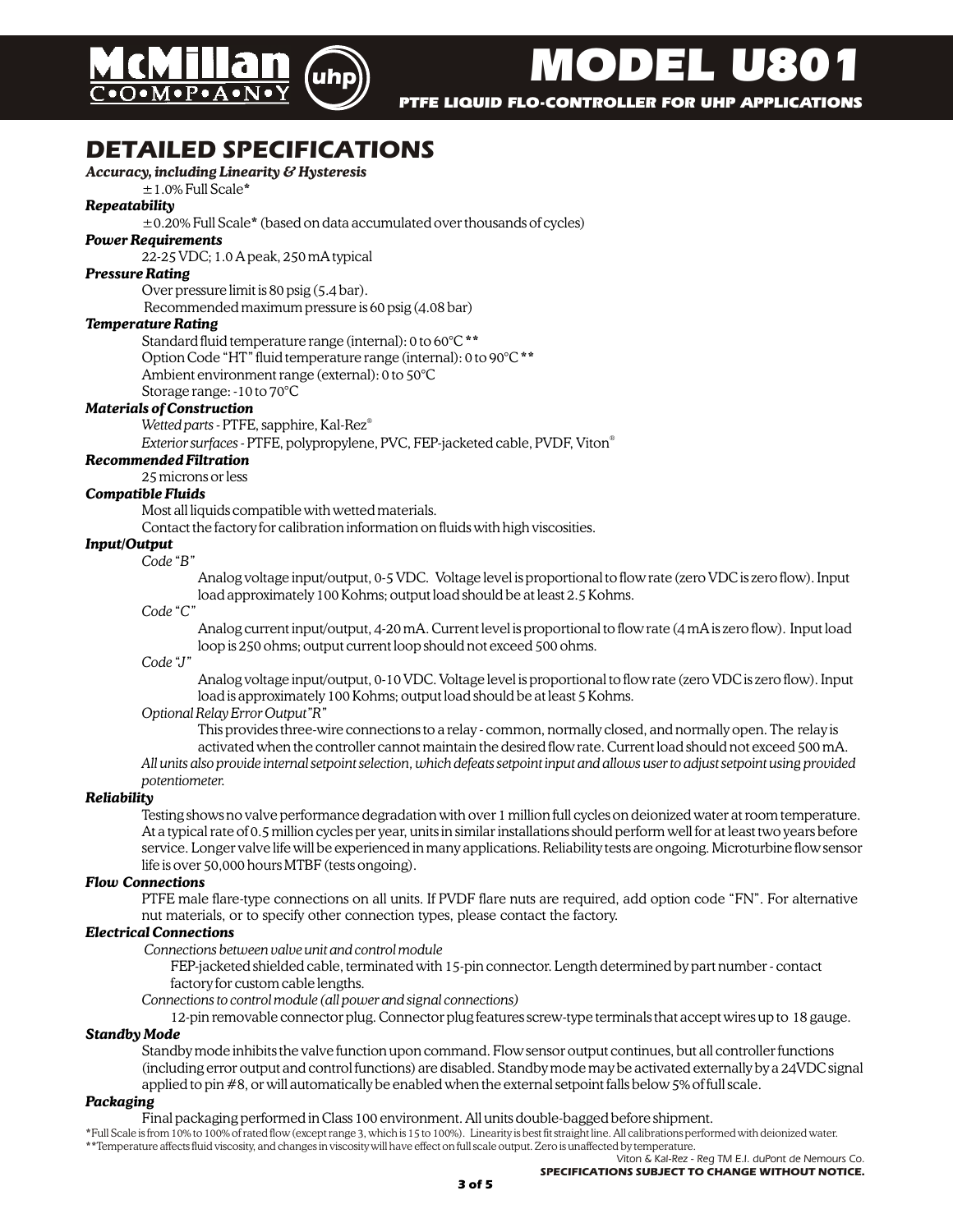

 *PTFE LIQUID FLO-CONTROLLER FOR UHP APPLICATIONS*

*MODEL U801*

# **DIMENSIONS (in inches)**

Valve module:



Control Module:



**4 of 5**